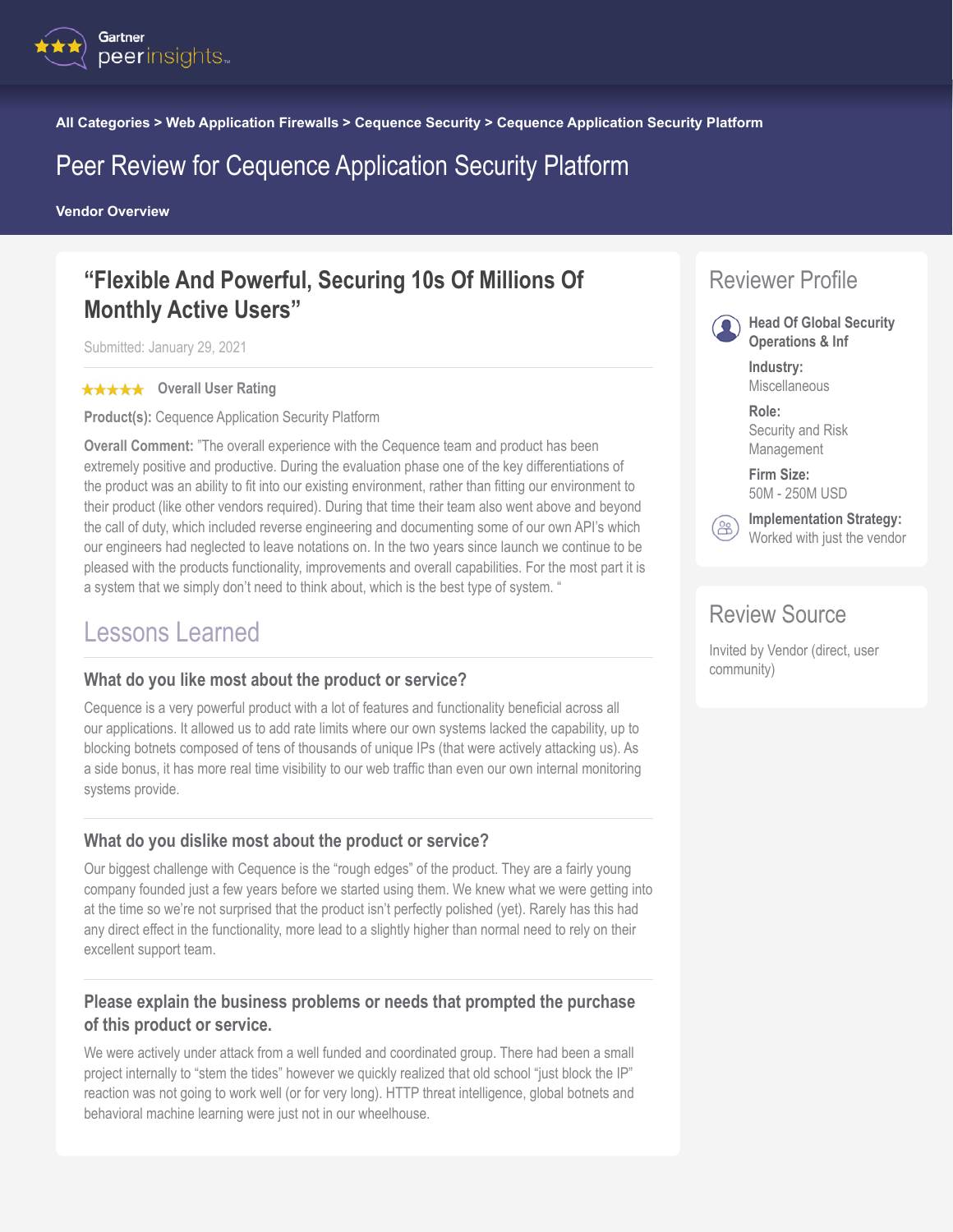# Evaluation & Contracting

### **Why did you purchase this product or service?**

- Improve compliance & risk management
- Cost management
- Create internal/operational efficiencies

#### **What were the key factors that drove your decision?**

- Strong services expertise
- Product roadmap and future vision
- Overall cost
- Product functionality and performance
- Strong customer focus

#### **Which other vendors did you consider in your evaluation?**

- Imperva
- Cloudflare
- Tencent Cloud
- Amazon Web Services (AWS)
- Fastly (Signal Sciences)

# Integration & Deployment

#### **Version number(s) currently in use in your organization**

4.0.2

### **How extensively is this product being used in your organization?**

Company-wide

**When was this product or service deployed at your organization?** 2018

### **How long did your deployment take?**

0 - 3 months (<3)

### **What was your implementation strategy?**

Worked with just the vendor